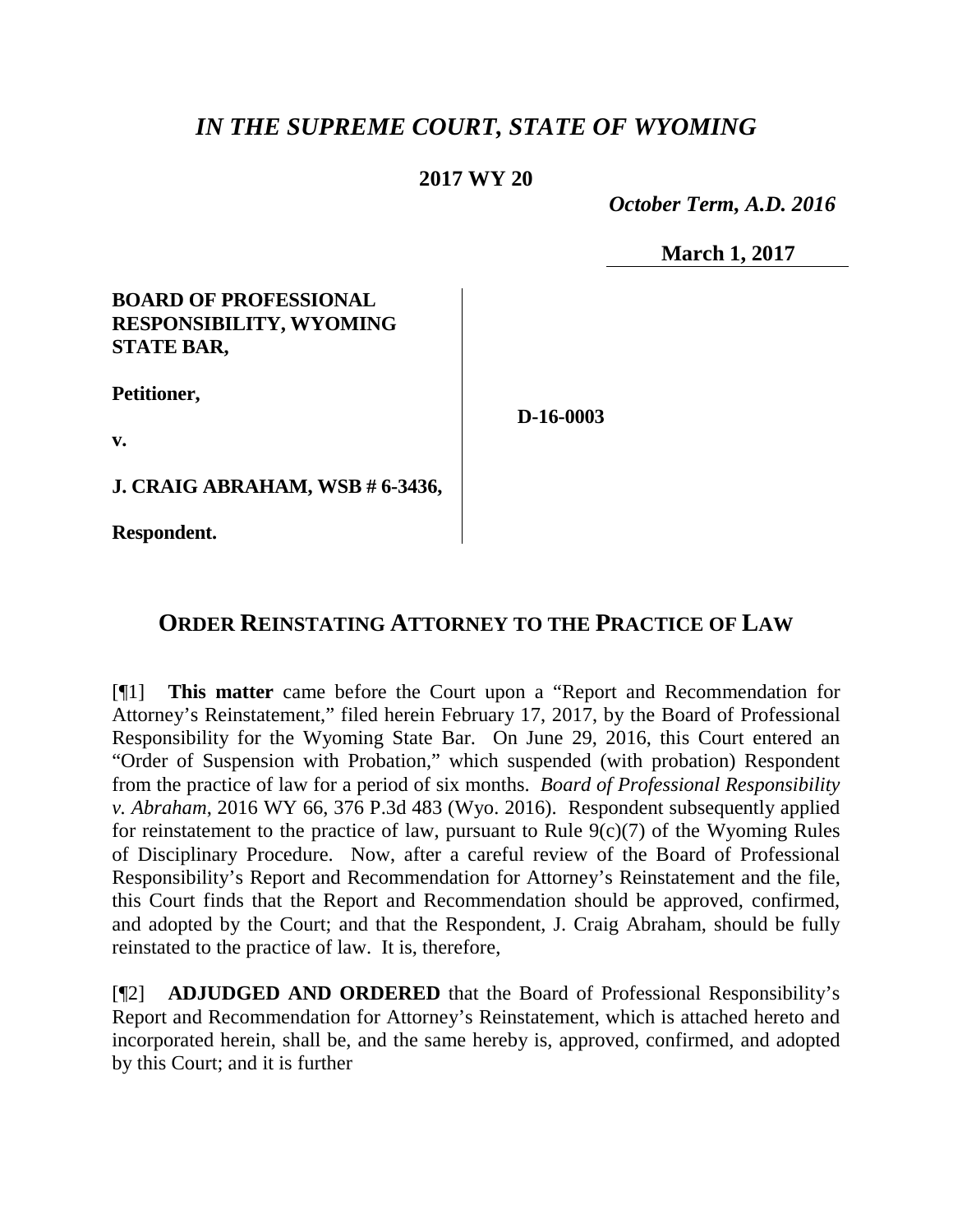[¶3] **ADJUDGED AND ORDERED** that the Respondent, J. Craig Abraham, be, and hereby is, fully reinstated to the practice of law in Wyoming, effective immediately; and it is further

[¶4] **ORDERED** that, pursuant to Rule 9(b) of the Wyoming Rules of Disciplinary Procedure, this Order Reinstating Attorney to the Practice of Law, along with the incorporated Report and Recommendation for Attorney's Reinstatement, shall be published in the Wyoming Reporter and the Pacific Reporter; and it is further

[¶5] **ORDERED** that the Clerk of this Court shall docket this Order Reinstating Attorney to the Practice of Law, along with the incorporated Report and Recommendation for Attorney's Reinstatement, as a matter coming regularly before this Court as a public record; and it is further

[¶6] **ORDERED** that the Clerk of this Court transmit a copy of this Order Reinstating Attorney to the Practice of Law to the members of the Board of Professional Responsibility and to the clerks of the appropriate courts of the State of Wyoming.

[ $[$ ] **DATED** this 1<sup>st</sup> day of March, 2017.

## **BY THE COURT:**

 $\sqrt{s}$ 

**E. JAMES BURKE Chief Justice**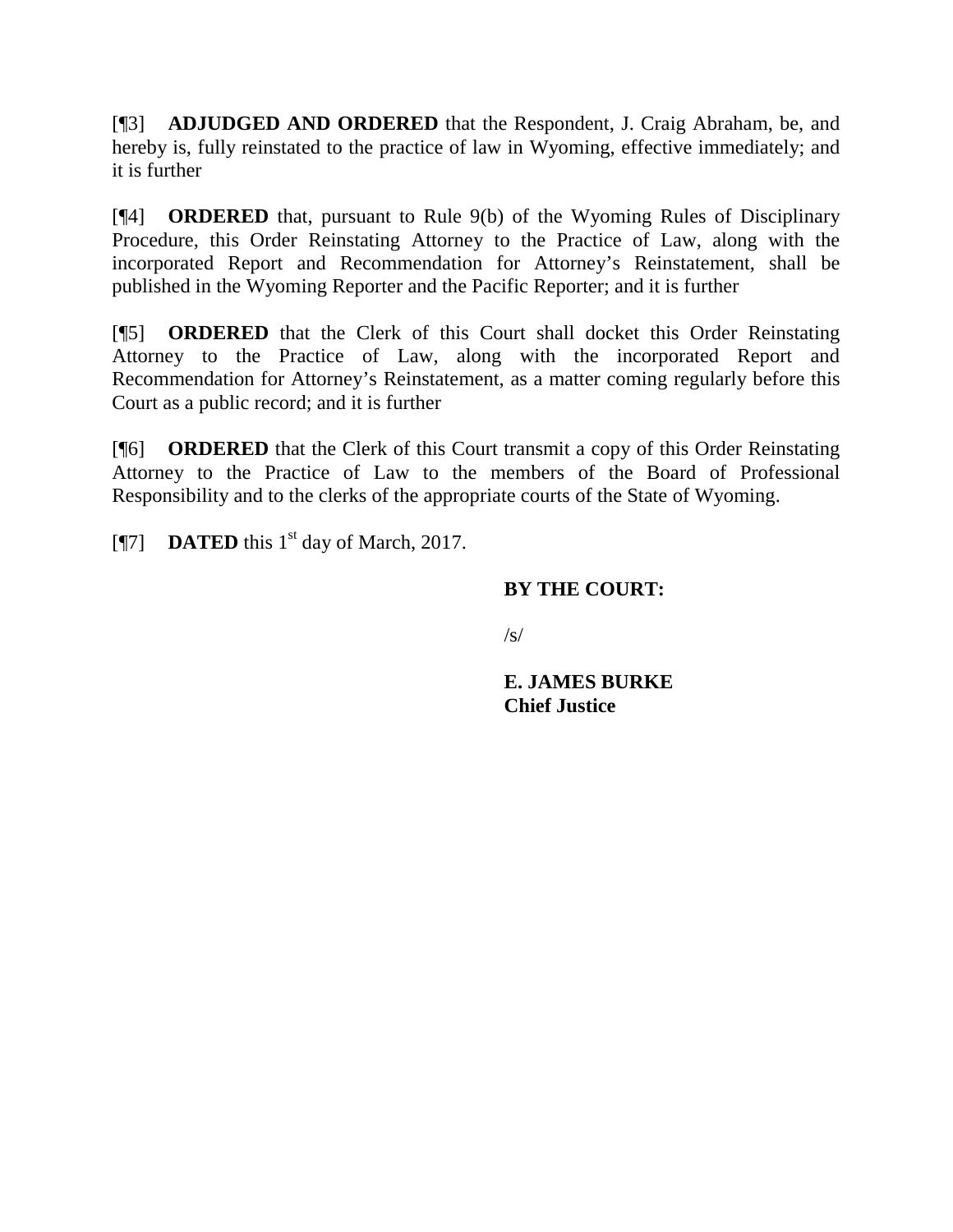### BEFORE THE SUPREME COURT

#### STATE OF WYOMING

IN THE SUPREME COURT STATE OF WYOMING FILED

FEB 1 7 2017

| In the matter of       |  |
|------------------------|--|
| J. CRAIG ABRAHAM,      |  |
| <i>WSB No.</i> 6-3436, |  |

 $\Gamma$ 

Respondent.

 $\big)$  $\lambda$  $\lambda$  $\lambda$ 

 $\lambda$ 

Docket No. D-16-0003

CAROL THOMPSON, CLERK  $\bar{~}$ by CHIEF DEPUTY

REPORT AND RECOMMENDATION FOR ATTORNEY'S REINSTATEMENT

THIS MATTER came before the Board of Professional Responsibility on the 14<sup>th</sup> day of February, 2017, for consideration of Respondent's Application for Reinstatement submitted pursuant to Rule 9(c)(7) of the Wyoming Rules of Disciplinary Procedure, and the Board having reviewed the Application, the accompanying Affidavit of Respondent and being fully advised in the prernises, REPORTS and RECOMMENDS as follows:

1. Applicant is the subject of an Order of Suspension with Probation issued by the Court on June 29, 2016, which ordered that, effective immediately, J. Craig Abraham is suspended from the practice of law for six months, with that suspension stayed in favor of six months of probation.

2. On January 6, 2017, Respondent filed an Application for Reinstatement and supporting Affidavit in the form required by Rule 9(c)(7).

3. Bar Counsel has no objection to Respondent's reinstatement.

NOW, WHEREFORE, the Board of Professional Responsibility recommends that Respondent be reinstated to the practice of law.